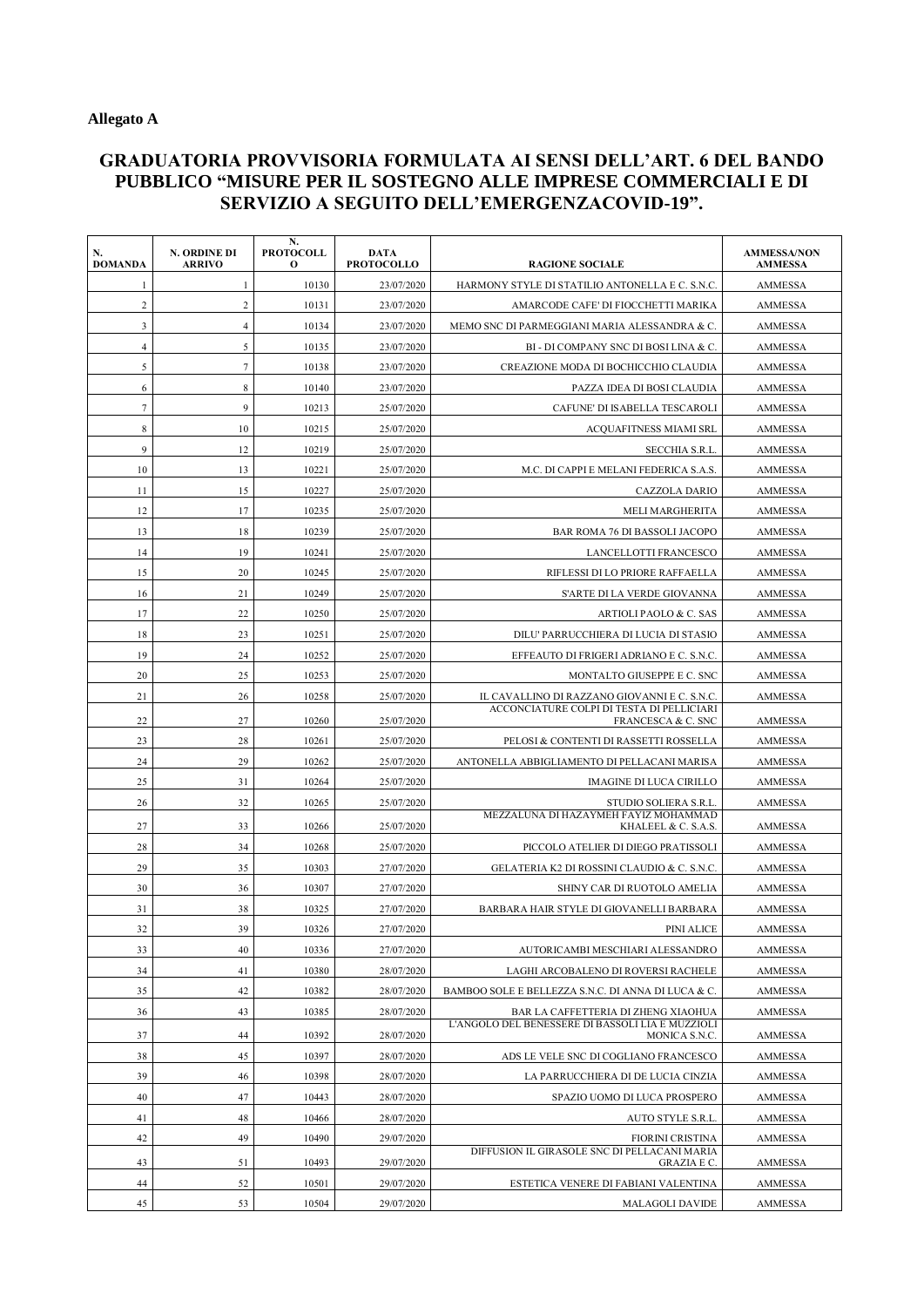| 46 | 54  | 10507         | 29/07/2020   | MARIELA DI GORNISHKA GALINA TSVETKOVA                   | <b>AMMESSA</b>     |
|----|-----|---------------|--------------|---------------------------------------------------------|--------------------|
| 47 | 55  | 10516         | 29/07/2020   | MARCHI HOTEL - SOCIETA' A RESPONSABILITA' LIMITATA      | AMMESSA            |
| 48 | 56  | 10518         | 29/07/2020   | FERRARI DONATELLA E C. S.N.C.                           | <b>AMMESSA</b>     |
| 49 | 57  | 10520         | 29/07/2020   | DANIELA STUDIO DI MALAVASI DANIELA                      | AMMESSA            |
| 50 | 58  | 10549         | 29/07/2020   | ZHOU JINLU                                              | <b>AMMESSA</b>     |
| 51 | 59  | 10576         | 30/07/2020   | UN'IDEA IN PIU' DI SISSA STEFANIA & C. SNC              | <b>AMMESSA</b>     |
| 52 | 60  | 10590         | 30/07/2020   | CORRADI LAURO & ARLETTI RENZO S.N.C.                    | <b>AMMESSA</b>     |
| 53 | 61  | 10627         | 30/07/2020   | ACCONCIATURE ADRIANA DI SEVERI NATASCIA                 | <b>AMMESSA</b>     |
| 54 | 63  | 10629         | 30/07/2020   | <b>SALA VILMER</b>                                      | AMMESSA            |
| 55 | 64  | 10632         | 30/07/2020   | VISAGE DI PASCUCCI SANDRA                               | AMMESSA            |
| 56 | 66  | 10639         | 30/07/2020   | NUOVA LINEA DI CERULLO MICHELINA                        | <b>AMMESSA</b>     |
| 57 | 67  | 10641         | 30/07/2020   | FERRARI 1905 SNC DI FERRARI CRISTINA E ALESSANDRA       | <b>AMMESSA</b>     |
| 58 | 70  | 10691         | 30/07/2020   | THE SISTERS DI ASCARI MARIKA & C. S.N.C.                | <b>AMMESSA</b>     |
|    |     |               | 31/07/2020 e |                                                         |                    |
| 59 | 71  | 10733 - 10907 | 04/08/2020   | DODO' DI COGLIANI ALESSANDRO                            | AMMESSA            |
| 60 | 74  | 10778         | 01/08/2020   | FREE-TIME DI NERI FEDERICA                              | <b>AMMESSA</b>     |
| 61 | 75  | 10784         | 01/08/2020   | AZ.AGR.FATTORIA MARIA DI BERNI ANNA                     | <b>AMMESSA</b>     |
| 62 | 76  | 10791         | 01/08/2020   | LA ZAPPA E IL MESTOLO DI GARUTI MANUEL                  | <b>AMMESSA</b>     |
| 63 | 77  | 10799         | 01/08/2020   | ESSENZE DI BENESSERE DI ELEONORA PEDRAZZI               | <b>AMMESSA</b>     |
| 64 | 79  | 10965         | 04/08/2020   | <b>FERRARI ROBERTO</b>                                  | AMMESSA            |
| 65 | 80  | 10976         | 04/08/2020   | UN CIUFFO DI PELO S.R.L.                                | AMMESSA            |
| 66 | 81  | 11012         | 05/08/2020   | MERAVIGLIE DI CASALI GIORGIA                            | <b>AMMESSA</b>     |
| 67 | 83  | 11108         | 06/08/2020   | ALE SOCIETA' A RESPONSABILITA' LIMITATA                 | <b>AMMESSA</b>     |
| 68 | 88  | 11138         | 06/08/2020   | ARREDAMENTI VACCARI S.R.L.                              | <b>AMMESSA</b>     |
| 69 | 89  | 11192         | 07/08/2020   | LA PARUKERA DI VACCARI MORENA                           | AMMESSA            |
| 70 | 90  | 11195         | 07/08/2020   | METAMORFOSI DI ELENA SPAGGIARI                          | AMMESSA            |
| 71 | 91  | 11199         | 07/08/2020   | PORTA IN TAVOLA DI LAMI FAUSTO                          | <b>AMMESSA</b>     |
| 72 | 92  | 11360         | 11/08/2020   | CHIC DI ROBERTA SILVESTRI                               | AMMESSA            |
| 73 | 95  | 11456         | 13/08/2020   | ARREDAMENTI LO CONTE CREA S.R.L.                        | AMMESSA            |
| 74 | 96  | 11468         | 13/08/2020   | VILLA DRUSILLA DI RAFFAELLA ONGARO                      | <b>AMMESSA</b>     |
| 75 | 97  | 11719         | 20/08/2020   | MARCOLINI CLAUDIO (SUBENTRATA A: STEFANINI<br>ALMERICO) | <b>AMMESSA</b>     |
| 76 | 99  | 11827         | 24/08/2020   | OFFICINA OLISTICA DI GRETA GUAITOLI                     | <b>AMMESSA</b>     |
| 77 | 101 | 11829         | 24/08/2020   | <b>JOLLY DI BRINA GIADA</b>                             | AMMESSA            |
| 78 | 3   | 10133         | 23/07/2020   | OTTICA TEBASTI EMANUELE                                 | <b>NON AMMESSA</b> |
| 79 | 6   | 10136         | 23/07/2020   | NEW CRAZY DI VERONICA MONACO                            | <b>NON AMMESSA</b> |
| 80 | 11  | 10217         | 25/07/2020   | BIO WASH DI MONETTI ANNA                                | <b>NON AMMESSA</b> |
| 81 | 14  | 10224         | 25/07/2020   | A.S.D. NEW CLUB                                         | <b>NON AMMESSA</b> |
| 82 | 16  | 10229         | 25/07/2020   | ARTEINFISSI DI AVENTAGGIATO MARCELLO                    | <b>NON AMMESSA</b> |
| 83 | 30  | 10263         | 25/07/2020   | FOTO STUDIO SOLIERESE S.N.C. DI TERITTI LORENZO E C.    | <b>NON AMMESSA</b> |
| 84 | 37  | 10324         | 27/07/2020   | REDROB DI JACQUES FRIGGIERI                             | <b>NON AMMESSA</b> |
| 85 | 62  | 10628         | 30/07/2020   | LAVANDERIA MARCONI DI DE ANGELIS GIUSEPPINA             | <b>NON AMMESSA</b> |
| 86 | 65  | 10638         | 30/07/2020   | OS DI NADI NAJAT                                        | <b>NON AMMESSA</b> |
| 87 | 68  | 10676         | 30/07/2020   | GIAMBERTINI NICOLETTA M.M. IL PLANTARE                  | <b>NON AMMESSA</b> |
| 88 | 69  | 10679         | 30/07/2020   | CASA DELLA PIZZA DI GIORDANO LAZZARO                    | NON AMMESSA        |
| 89 | 72  | 10734         | 31/07/2020   | UN EMOZIONE IN PIU DI LOSI IRENE                        | <b>NON AMMESSA</b> |
| 90 | 73  | 10758         | 31/07/2020   | T.C.M. DI TAMBURI BENITO E C. S.A.S.                    | <b>NON AMMESSA</b> |
| 91 | 78  | 10936         | 04/08/2020   | ITALIANA CASE DI ALESSANDRO VERRINI                     | <b>NON AMMESSA</b> |
| 92 | 82  | 11023         | 05/08/2020   | HAPPY HOUR DI LISA JANE FRANCHINI                       | <b>NON AMMESSA</b> |
| 93 | 84  | 11112         | 06/08/2020   | YOGA HOME DI DI SOCCIO LOREDANA                         | <b>NON AMMESSA</b> |
| 94 | 85  | 11113         | 06/08/2020   | YOGA HOME DI DI SOCCIO LOREDANA                         | <b>NON AMMESSA</b> |
| 95 | 86  | 11123         | 06/08/2020   | ITALIANA CASE DI GRELLA DAVIDE                          | NON AMMESSA        |
| 96 | 87  | 11129         | 06/08/2020   | "CAFFE'VERO AMORE" DI STIPCIC ANA                       | NON AMMESSA        |
| 97 | 93  | 11408         | 12/08/2020   | YOGA HOME DI DI SOCCIO LOREDANA                         | <b>NON AMMESSA</b> |
|    |     |               |              |                                                         |                    |